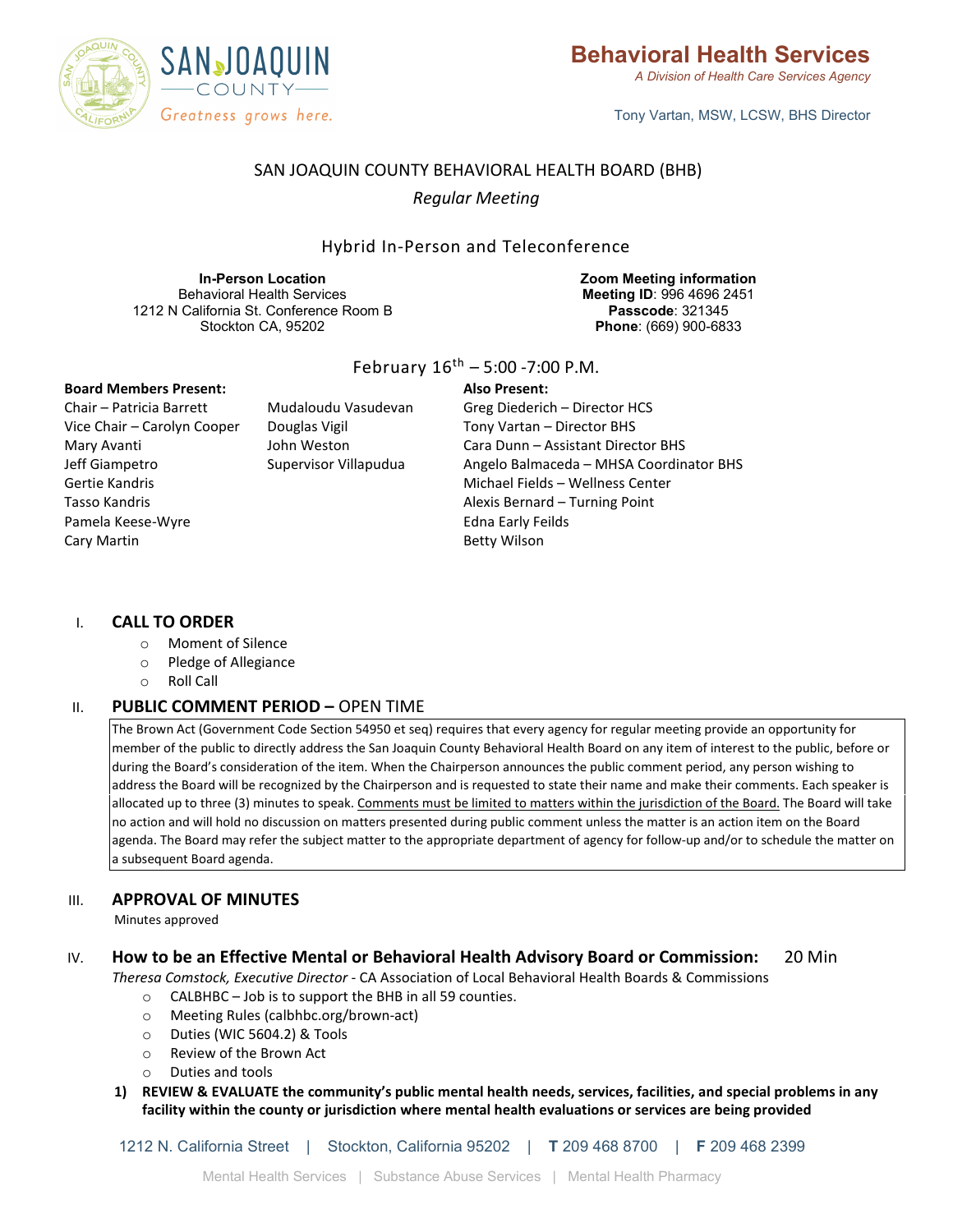# SANJOAQUIN COUNTY-

- o Liaisons / Site Visits / Ad Hoc Committees / Performance outcome data.
- o Question: Mary A. Board has had issues with site visits in past because of releases and forms, what do we need to do ahead of time so that we don't run into these barriers?
- o Theresa: Review contract's beforehand looking at scope of work it's a public document.
- o Mary A: What kind of release do we need to sign to enter into the facility?
- o Theresa: Usually nothing is required for Jail's there are different requirements.
- o Dr. Vasu: Is the Nominating committee an Ad Hoc Committee
- $\circ$  Theresa: I would need to look at the bylaws. As long as it's less then a Quorum then it would be ok.
- $\circ$  Patricia: Public Information / Contracts / would usually be requested from BHS.
- o Mary A: What would be an appropriate amount of time to wait for public records
- o Theresa: Most information shouldn't be too hard to pull up but if contract was signed by the BOS you can google the information.
- 2) **REVIEW any county AGREEMENT entered into pursuant to Section 5650. The local mental health board may make RECOMMENDATIONS to the governing body regarding concerns identified within these agreements**.
	- o Staff Presentations / RFP's / Site Visits
	- o Questions:
	- $\circ$  Patricia as these changes come about should these people from these departments give up updates?
	- $\circ$  Theresa: You can invite staff to come give updates and comments on the reviews.
- **3) ADVISE the Board of Supervisors and the local Mental Health Director regarding any aspect of the local mental health program.**
	- o Identify what you want to advise about / Research / Advise.
- **4) REVIEW and approve the procedures used to ENSURE CITIZEN and PROFESSIONAL INVOLVEMENT at all stages of the planning process…**
	- o BHB Meetings / MHSA Community Program Planning
	- Patricia: emphasize the point "Encourage board members to attend MHSA CPP events"
- **5) Submit an ANNUAL REPORT to the Board of Supervisors on the needs and performance of the county's mental health system**
- **6) Review and make recommendations on applicants for the appointment of a local MENTAL HEALTH DIRECTOR; the Board shall be included in the selection process prior to the vote of the governing body.**
- **7) Review and comment on the county's PERFORMANCE OUTCOME DATA and communicate its findings to the California Behavioral Health Planning Council (CBHPC)**
	- o Data Notebook comes from Behavioral Health planning
	- $\circ$  Have a section of the agenda called MHSA Hearing if you want to discuss recommendations
	- o Patricia: Can we recommend Substance abuse treatment on the MHSA Planning?
	- $\circ$  Theresa: You can if you want, there are some legal restrictions but there are other funding sources that you might be able to use to fund Substance Abuse services.
	- o Mary A: Is this the same process for Drug Medical Money?
	- o Theresa: Each county is a little different based on bylaws but
	- $\circ$  Doug V: I noticed that County is cutting back on Clinicians, Nothing about certain services in the bylaws
	- o Theresa: Would be willing to review changes to bylaws with you.
	- o Patricia and Tony thanked Theresa for the Presentation.

#### V. **OLD BUSINESS:**

## VI. 20 Min **NEW BUSINESS:**

Committees – Feedback / New Appointments.

- o Discussed adding a Law Enforcement committee.
- o Feedback on splitting homeless and substance abuse committee.
	- Gertie Substance use committee historically was separate, but it was combined when there were not enough people volunteering to be on the committee.
	- Patricia moved to separate substance use and homeless outreach
		- Jeff seconded the motion, and the motion was approved.
- $\circ$  For the next month's meeting each decide which committee would like to be part of
- o Mary would like to set up an Ad Hock Committee,
	- Cary Martin, Doug Vigil, and Pamela Keese- Wyre

Liaisons to MHSA Meetings to be discussed next months meeting.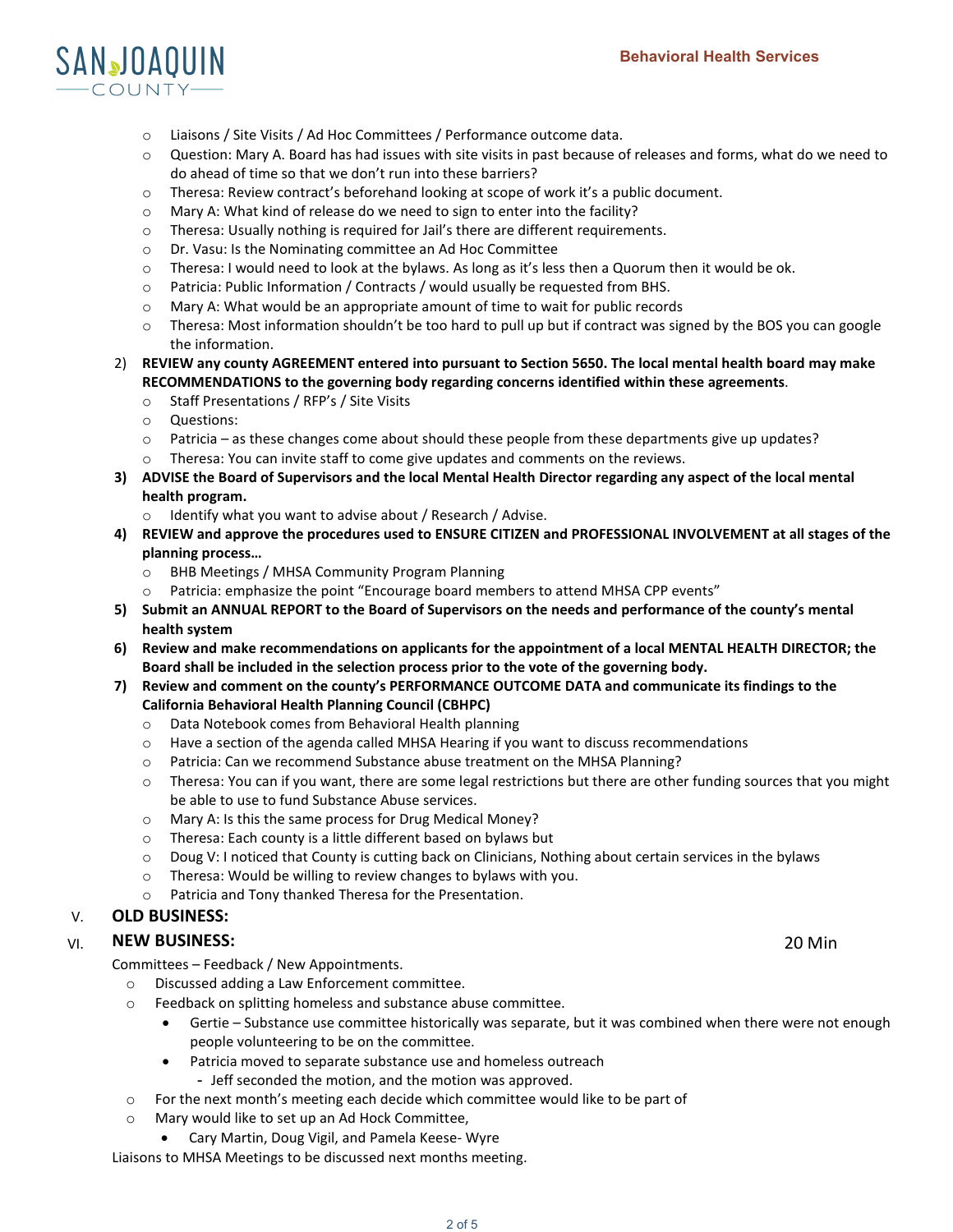

## VII. **COMMITTEE REPORTS:** 20 Min

Executive Committee – No Report

Legislative Committee

#### **SB 22 Statistics**

- 1. California Overall Youth Mental Health Ratings: 2020 = #33; 2021= #33; 2022= #36.
- 2. Youth with at least one major Depression Experience: 2020=63.9%; 2021=66.0%; 2022=64.5%
- 3. Youth Substance Use: 2020=4.63%; 2021=4.04%; 2022=4.55%
- 4. The 2022 Mental Health America reports that the State of California ranks #28 in treating Adult Mental Health and #36 in treating Youth Mental Health.

Children's Committee – No Report

Quality and Performance Improvement (QAPI) Committee – No Report Board and Care Monitoring Committee – No Report Substance Use Disorder and Homeless Outreach Committee – No Report

## VIII. **MHSA – COMMUNITY PLANNING OVERVIEW AND FEEDBACK** 20 Min

*ANGELO BALMACEDA - MHSA Coordinator*  Mental Health Services Act –Overview and Planning **PLANNING SESSION ATTENDANCE** = 117 /Last year 120 / Before Covid 171

## **WHAT IS WORKING?**

- Flexibility of Hybrid Services Telehealth and In-Person Services
- Support BHS has for Wellness Center (In-Person and Zoom Classes for Consumers of SJ County)
- Presence of Wellness Center in the South County Area
- Availability of TELEHEALTH during pandemic, removing barriers (transportation, childcare). Helps Consumers greatly as a tool in the toolbox
- Gipson Center offering great classes and job development for consumers; helping consumers find housing; independent living skills; job training; clean sweep enclave program. Gipson Center staff train all consumers equally.
- BHS is focused on Access to services which is a positive step
- Consortium is a great model for stakeholder engagement
- Mobile Crisis is working in the community.
- Law Enforcement involved in the community working alongside BHS
- MHSA Dollars being used to work with Community Based Organizations to provide services
- CBO's are out and involved in the entire community
- Wide range of levels of services from youth to older adults and Preventative Services

## **WHAT NEEDS IMPROVEMENT?**

- Mental Health Services for 0-5 and parent coaching in home, going to the home to help families.
- Foster Youth mentoring and providing assistance Foster Youth to decrease homelessness
- Skill Building BEFORE behavioral health concerns arise
- Asian Families struggling with technology, especially with family members that have passed away from Covid-19.
- BHS should consider building programming around the Community Health Worker Model to enhance and support outreach efforts for underserved/unserved communities
- Enhance linkage from hospital to MH Community Care setting –including warm hand case management between systems
- Engage programs to help those in crisis without police intervention
- Lack of services in Escalon and Linden (Rural County) areas as well as North County Thornton, Acampo, Woodbridge, Lockeford, Clements.
- CBO's have long standing relationships with the community; BHS should invest resources to strengthen culturally rooted outreach and engagement efforts for SJ County using trusted entities.
- Continued issue with lack of resources for homeless or risk of homeless clients that have SMI or SUD issues.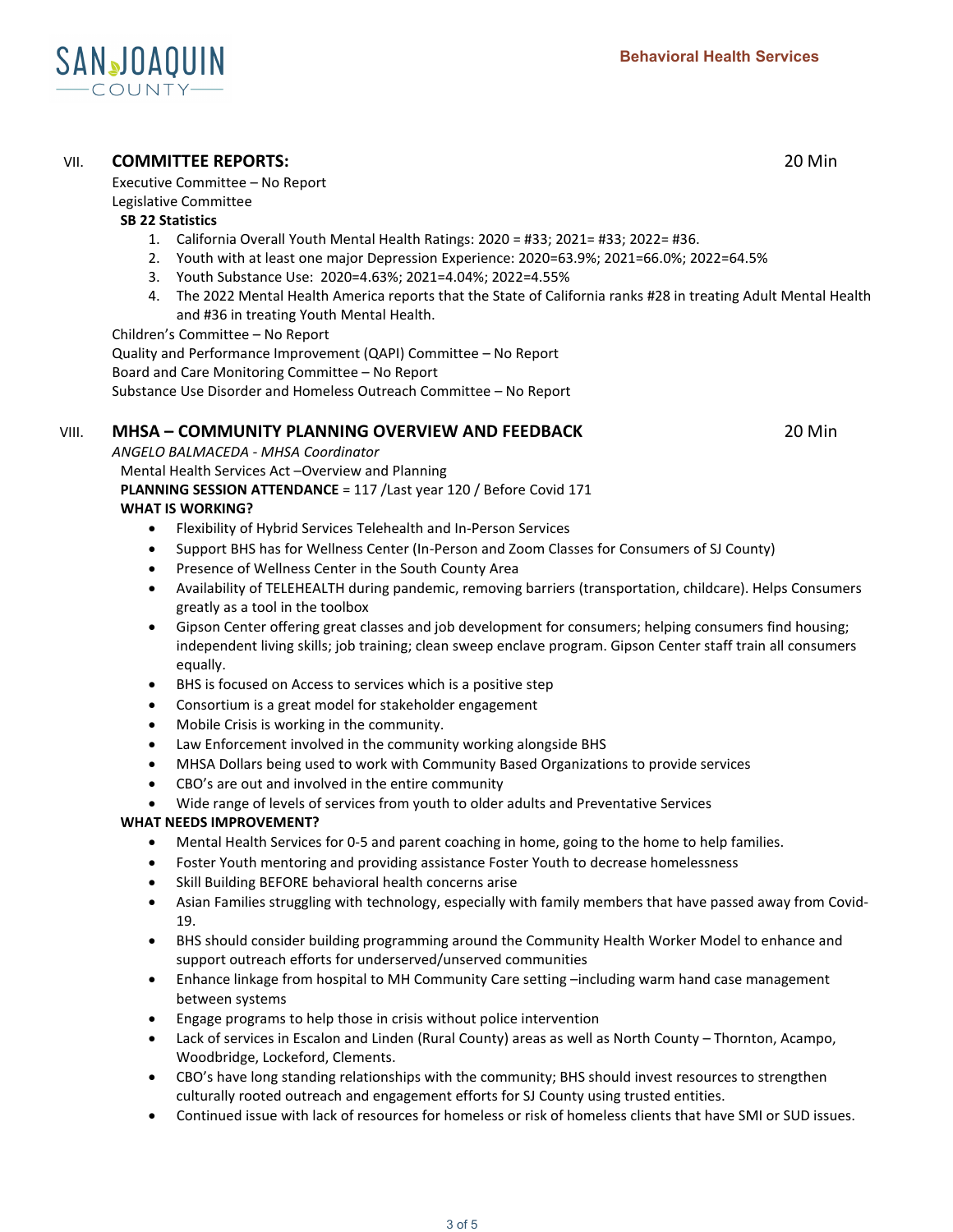

- Communication from BHS on services being offered to the community. BHS Website improvement and flow chart of how to access certain services. Marketing and communication strategies and local community events focused on MH.
- Students and families need more support, whole family approach
- Supportive Housing and Support Services for Manteca community and folks with SMI in the south county area.
- Need more MH Services in rural areas of the county, particularly Manteca, Escalon, Linden. Not specifically clinical but Peer Support Services are a valuable start.
- African American community needs education and stigma reduction related to MH Services –programming to enhance outreach and engagement for the African American community.
- Resources for increased outreach into schools educating youth, families and staff on seeking mental health services
- Follow-up with Clients after 5150 –collaboration with parents and schools
- Youth and Family concerns –After care and re-entry.
- Additional classes on physical activity for the Gipson Center
- Emotional support and educational classes for consumers
- Case management improvement for one-on-one connection and therapy.
- Expansion of Wellness Centers for each city in the County –Lodi, Tracy, Manteca, Lathrop and Escalon
- Peer support staffing in MH settings need to be expanded
- BHS Clerical staff need training on communication with consumers –lack of human connection/customer service. Promote self-care for staff.
- BHS Clinical staff tend to get caught up with clinical issues and forget about the human aspect of treatment. Having a peer support individual as part of the process will help with this.
- Wellness Centers for Youth to help with socialization and prevention issues that may arise.
- Educating the public on accessing MH Services –Individuals need education on level of care and pathway to services
- SUD Services are lacking in the county -Specifically Detox.
- Expanded Mental Health First Aid Training &Trainer Programs for Faith Based organizations, and schools to train youth.
- Additional Mobile Crisis Teams that are available for the whole county.
- Additional attention by hiring dedicated staff for Suicide Prevention for San Joaquin County.

#### **NEEDS AND CONCERNS –AGE GROUPS AND COMMUNITY GROUPS**

- Generational/Cultural gap between parents and children/youth in the Latino Community
	- o Work with families to educate on diagnosis and treatment
	- o Patients' rights
	- o Develop Spanish class for parents on Suicide Prevention
- TAY Skill Building to enhance social skills, coping skills and self-advocacy empowerment
- Stronger outreach and engagement to TAY community –Representation of this population in Peer Worker/Outreach Worker positions. –TAY Outreach Program
- Housing Options continue to be scarce for adults. Homeless individuals need more outreach/engagement and clear pathway to housing options with intensive treatment for MH and SUD challenges.
- State Defined AGE Group is too broad, look at ways to redefine for our community. 25-36 Should be separated out, Millennials needs are vastly different from Gen X and Boomer Needs.
- Bridging MH and SUD Services –Training between the two to enhance coordination for contractors and county providers / DETOX SERVICES
- Bilingual Geriatric Psychiatry is needed in the Older Adult Latino Community

## IX. **DIRECTOR'S REPORT 15 Min**

Tony Vartan, BHS Director

- o Tony Congratulated the New Chair and Vice chair of the Behavioral Health Board and thanked the pervious Chair and Vice Chair.
- o Staff Raises were brought to the Board of Supervisors and have been sent to the Union for review.